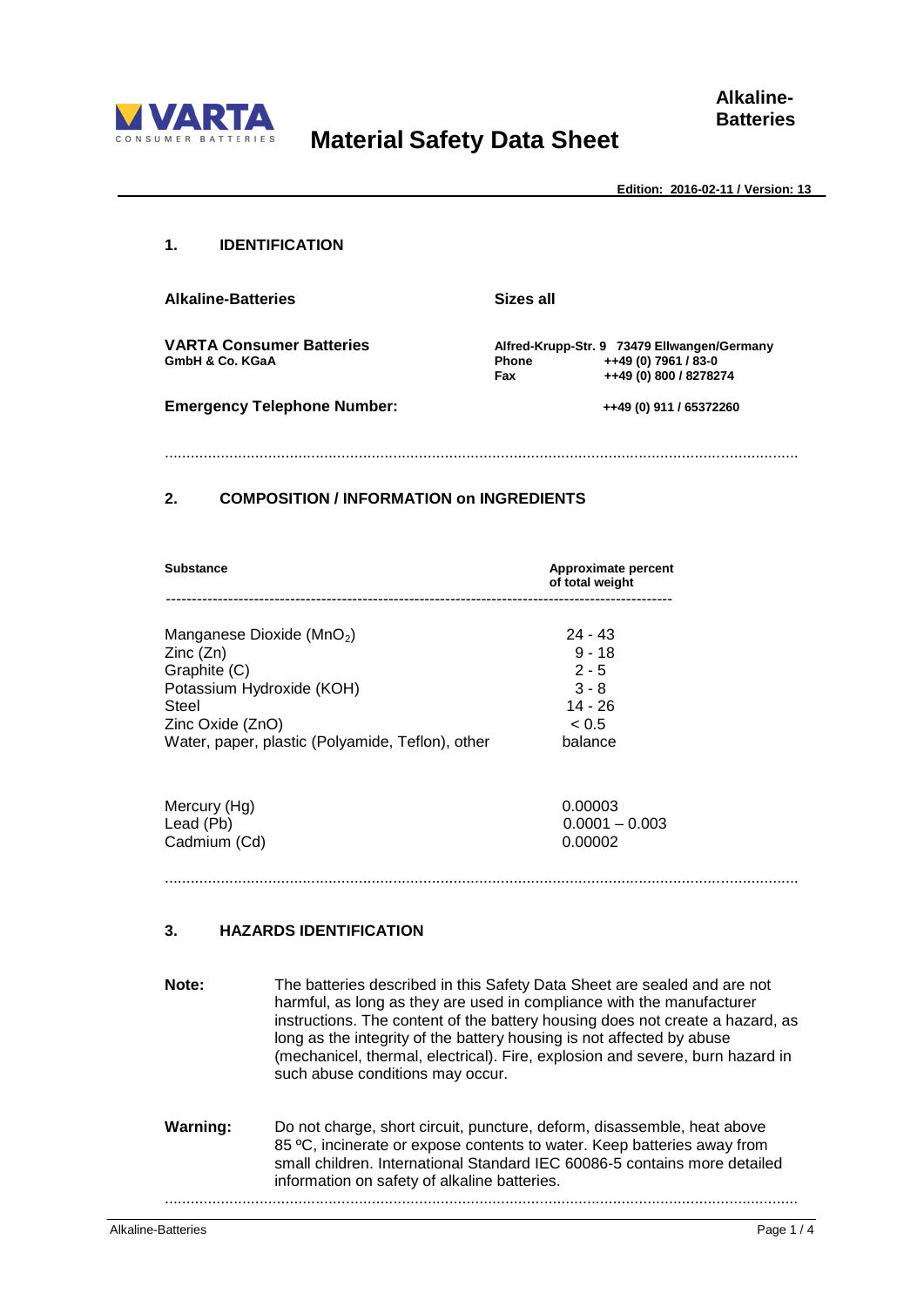

**Edition: 2016-02-11 / Version: 13**

## **4. FIRST AID MEASURES**

## **Contact to internal Battery content:**

|   | Skin:                         | Immediately flush with plenty of water for at least 15 minutes.<br>If symptoms are present after flushing, get medical attention. |
|---|-------------------------------|-----------------------------------------------------------------------------------------------------------------------------------|
|   | Eyes:                         | Immediately flush with plenty of water for at least 15 minutes<br>and get medical attention.                                      |
| ▶ | <b>Respiratory</b><br>system: | Leave area immediately. With large quantities and irritation<br>of the respiratory tract get medical attention.                   |
|   | Ingestion:                    | Rinse mouth and sorrounding area with water.<br>Seek for immediate medical attention.                                             |
|   |                               |                                                                                                                                   |

# **5. FIRE – FIGHTING MEASURES**

## **A. Extinguishing Media:**

- **►** Copious amounts of water is an effective extinguishing medium for alkaline batteries.
- **►** Dry chemical type extinguishers may also be used.

## **B. Fire Fighting Procedures:**

Use a positive pressure self-contained breathing apparatus if batteries are involved in a fire.

....................................................................................................................................................

# **6. ACCIDENTAL RELEASE MEASURES**

When the battery housing is damaged, small amounts of electrolyte may leak. Seal battery air tight in a plastic bag, adding some dry sand, chalk (CaCO<sub>3</sub>) or lime (CaO) powder or Vermiculite. Electrolyte traces may be wiped off dryly using household paper. Rinse with water afterwards.

.....................................................................................................................................................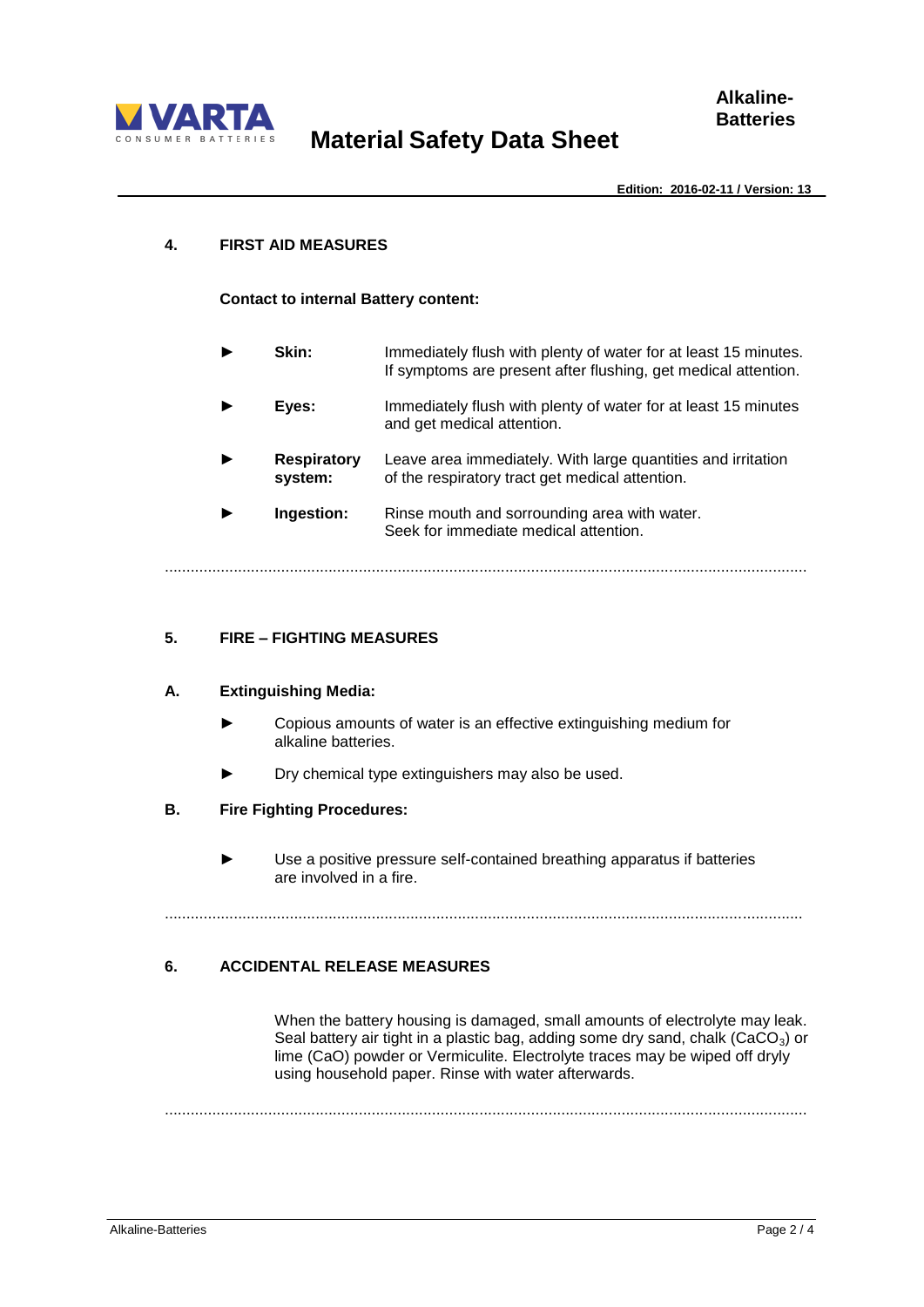

**Edition: 2016-02-11 / Version: 13**

## **7. HANDLING AND STORAGE**

- **►** Do not allow terminals to short-circuit.
- Storage preferably in a cool (below 30 °C), dry area that is subject to little temperature change.
- Do not place near heating equipment, nor expose to direct sunlight for long periods. Elevated temperatures can result in reduced battery service life.

......................................................................................................................................................

# **8. EXPOSURE CONTROLS / PERSONAL PROTECTION**

|                  | Respiratory eqipment: None required under normal use conditions. |
|------------------|------------------------------------------------------------------|
| Hand protection: | None required under normal use conditions. Use butyl gloves      |
|                  | when handling leaking batteries.                                 |
| Eye protection:  | None required under normal use conditions. Wear safety           |
|                  | glasses when handling leaking batteries.                         |

#### ....................................................................................................................................................

## **9. PHYSICAL AND CHEMICAL PROPERTIES**

Geometric solid objects.

....................................................................................................................................................

# **10. STABILITY AND REACTIVITY**

May rupture violently when heated above 100 °C or when charged.

....................................................................................................................................................

# **11. TOXIOLOGICAL INFORMATION**

Not applicable.

...............................................................................................................................................